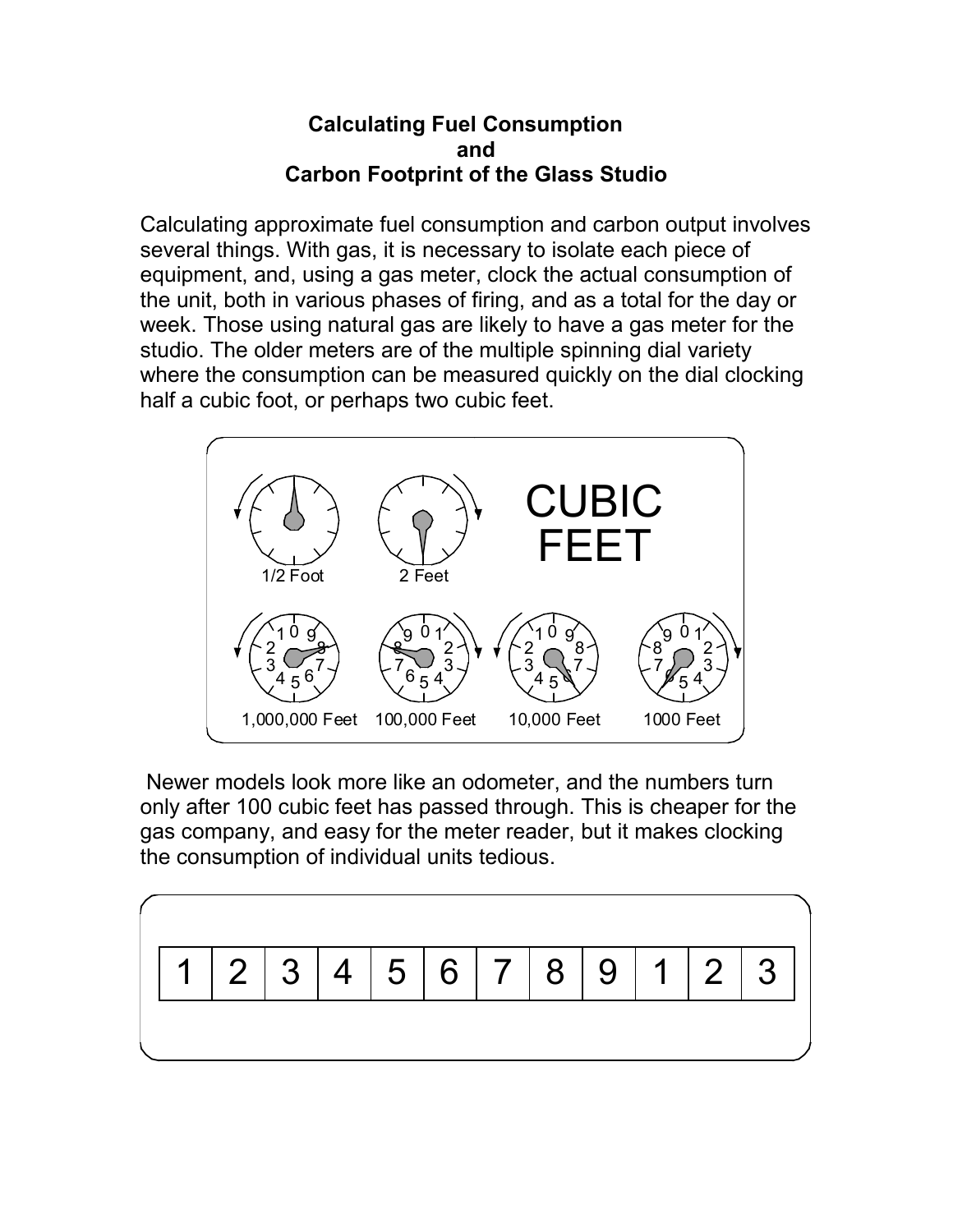If you have the odometer meter, a call to the gas utility, with an explanation of your plan to track consumption and reduce usage, may result in your getting a dial meter installed for free. Otherwise, you can buy a full on dial type meter, or an individual flow meter to put in the gas line that will measure each piece of equipment separately. I have a source for those, and they are about \$150. They can be configured for either natural gas or propane.

With propane, it is very likely that you will have to buy one type of meter or the other.

Once a dial meter is in place, it will be necessary to isolate each piece of equipment for measurement. At the end of a blowing session is the best time, because everything is all heat soaked. It only takes a few minutes to clock each unit. Turn off all the units except the one you are measuring, then go to the meter with a watch or clock with a second hand. Simply time how long it takes for the 2 cubic foot dial to go around once, or many times, for greater accuracy. If it takes two minutes for the 2 cubic foot dial to go around once, it will go around thirty times in an hour.

## PROPANE

Thirty times two cubic feet is sixty cubic feet per hour.

One cubic foot of propane contains 2,488 BTU

60 cubic feet of propane contains 149,280 BTU

Your rate of consumption is 149,280 BTU/hr.

One gallon of propane contains 93,000 BTU.

149,280 divided by 93,000 equals 1.61 gallons.

Your rate of consumption is 1.61 gallons per hour.

To get cost per hour, multiply 1.61 by your price per gallon, say, \$1.93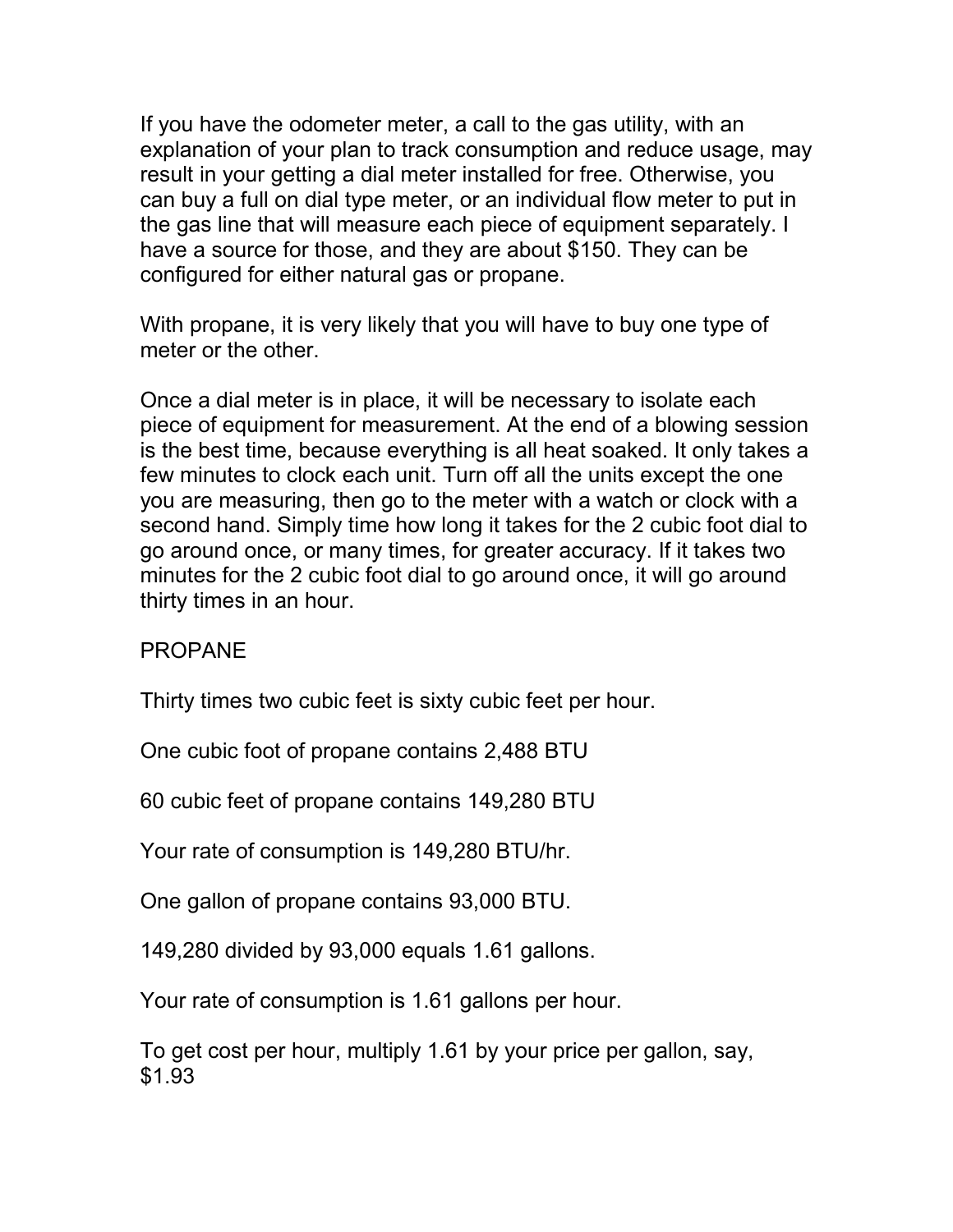Cost per hour for that unit is \$3.10/hr.

To calculate the amount of CO2 being created per hour, divide the number of BTU consumed by 100,000.

149,280 / 100,000 = 1.4928

Multiply 1.4928 by 13.92,( the number of pounds of CO2 generated by burning 100,000 BTU of propane)

1.4928 x 13.92 = 20.78 pounds of CO2 per hour.

Then you can easily multiply up by days, weeks or months. Or, simply use the online calculator at my website, or the downloadable spreadsheet

NATURAL GAS

Because natural gas contains about 1000 BTU/cubic foot, your meter will spin faster than the one measuring propane, which contains 2488 BTU/cubic foot.

Clock the meter as above to find out how many cubic feet per hour are being used.

Two cubic feet in forty seconds, one cubic foot in twenty seconds

Divide 3600, which is the number of seconds in an hour, by 20 seconds.

3600/20= 180 cubic feet/hr

Multiply 180 by 1000 to get the number of BTU/ hr

180 x 1,000 = 180,000 BTU/hr

Natural gas is generally sold by the therm, which is 100,000 BTU or 100 cubic feet.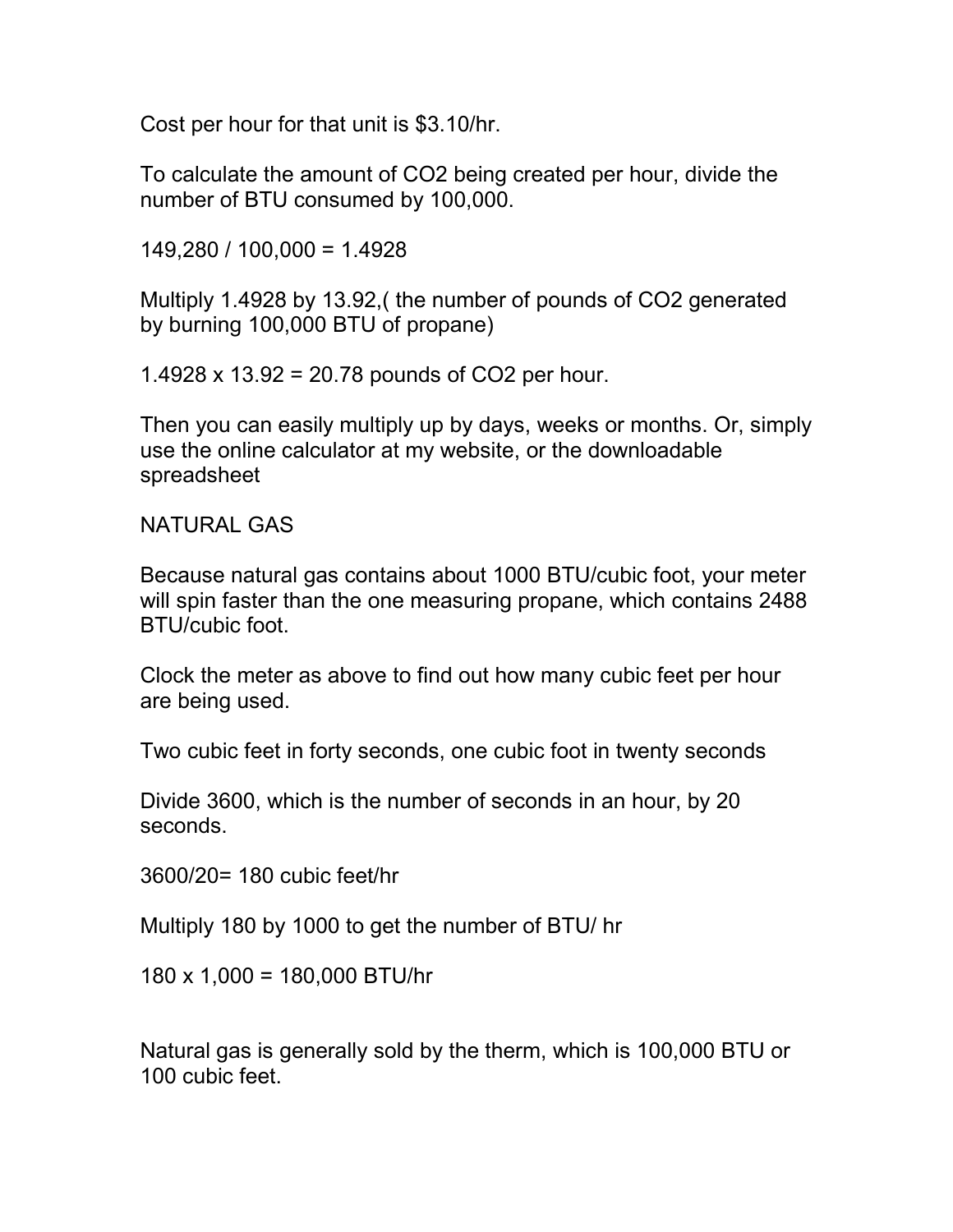Divide 180,000 by 100,000 to get the number of therms per hour

180,000/ 100,000 = 1.8 therms

Multiply 1.8 therms by the price you pay per therm, say, \$1.50

 $1.8 \times $1.50 = $2.70$  per hour.

To calculate the amount of CO2 being created per hour, divide the number of BTU consumed by 100,000.

180,000/ 100,000 = 1.8

Multiply 1.8 by 11.71(the number of pounds of CO2 produced by burning 100,000 BTU of natural gas.)

1.8 x 11.71 = 21.20 pounds of CO2 per hour.

Then you can easily multiply up by days, weeks or months. Or, simply use the online calculator at my website, or the downloadable spreadsheet

The above are the calculations to get consumption rates on units like glory holes and pipe warmers, which are generally not adjusted much during the working day. Furnaces, on the other hand, have variable rates. With a controller, highest fire happens when you start the program to take the furnace up to melt temperature. Once that temperature is attained, the controller backs off on the input in order to maintain the temperature. When you add batch or cullet, the temperature drops, and the controller runs the furnace back up to high fire until the set point is again attained.

During turndown, the controller runs the furnace down to it's lowest input until it cools to the squeeze or working temperature, then turns it back up a bit to maintain that temperature. During working time, the controller is going up and down a lot due to the heat lost when you open the door to gather.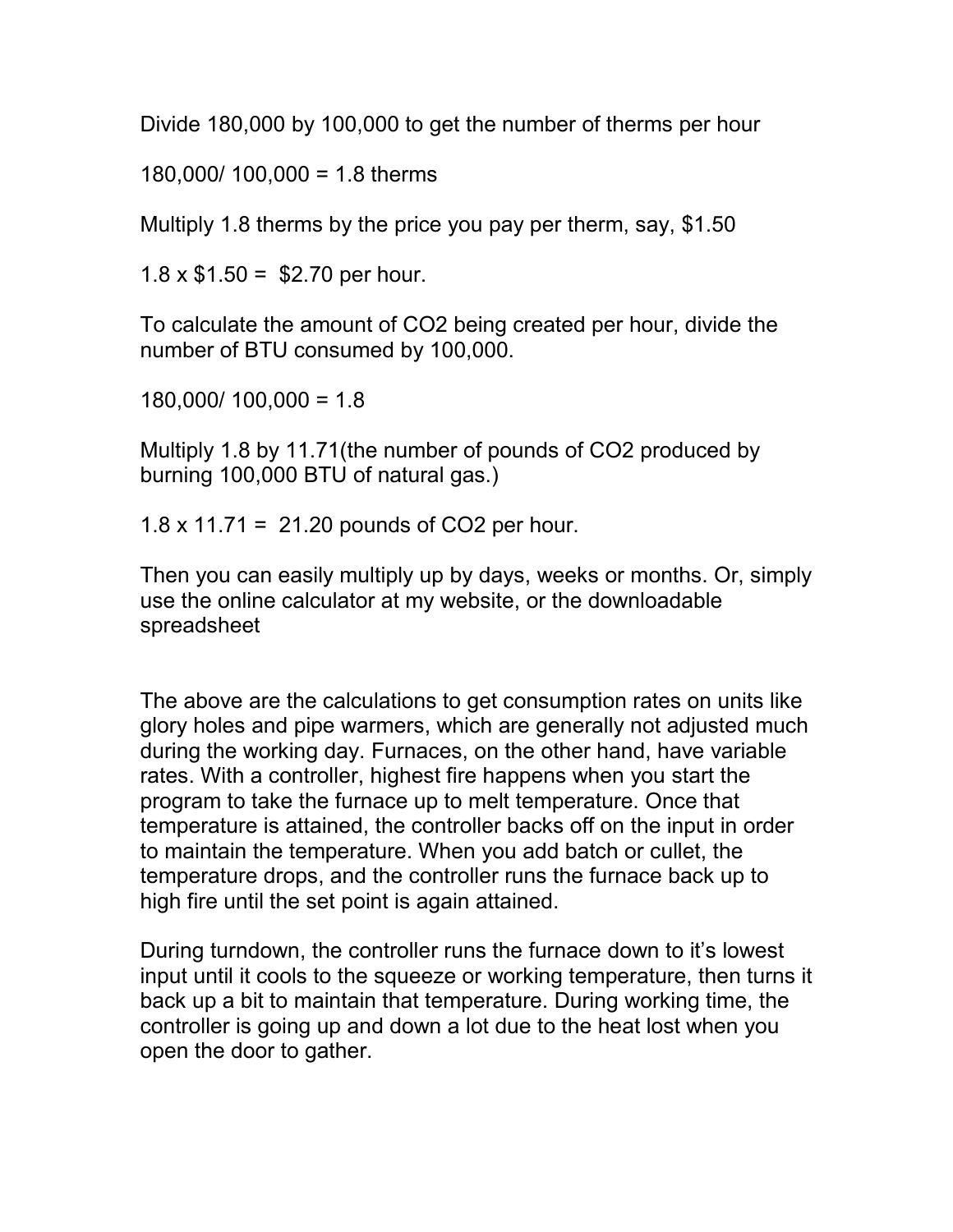A different approach is needed for measurement. It is always good to know your consumption at highest fire. You can turn your furnace up to high fire and clock it as above. This will work with both the dial meter and the flow meter. Go through the above calculations with the dial meter in the same way. The flow meter, however, will give you the RATE of consumption directly, but it is not additive over time.

It is useful to clock a furnace with the dial meter for a whole day, since the input to the furnace is changing a lot over that time period. Write down the meter reading at the time you turn up the furnace for a melt. Check the meter again after twenty-four hours, write down the numbers, subtract the first reading from the second reading to get the number of cubic feet used.

For natural gas, divide that number by 100 in order to get the number of therms, or 100,000BTU chunks used.

Multiply your result by your cost per therm in order to determine the cost of your melt.

Multiply that same number of therms by 11.78 to get the number of pounds of CO2 put out by the melt cycle.

For propane, multiply the number of cubic feet by 2488 to get the number of BTU consumed. Divide that number by 93,000 to get the number of gallons consumed. Multiply that number by you price per gallon to see what your melt cost is.

To get the CO2 output, divide the number of BTU consumed by 100,000 to get the number of propane "therms." Multiply that number by 13.92 to get the number of pounds of CO2 produced during the melt.

On days when you are not blowing or melting, the furnace is rather stable on low fire. Measure a twenty-four hour cycle of gas consumption, and do the calculations above to find the cost and CO2 output on the 'off" days.

Measuring the gas consumption of the furnace during a day of blowing is a little trickier. It is necessary to have good numbers on the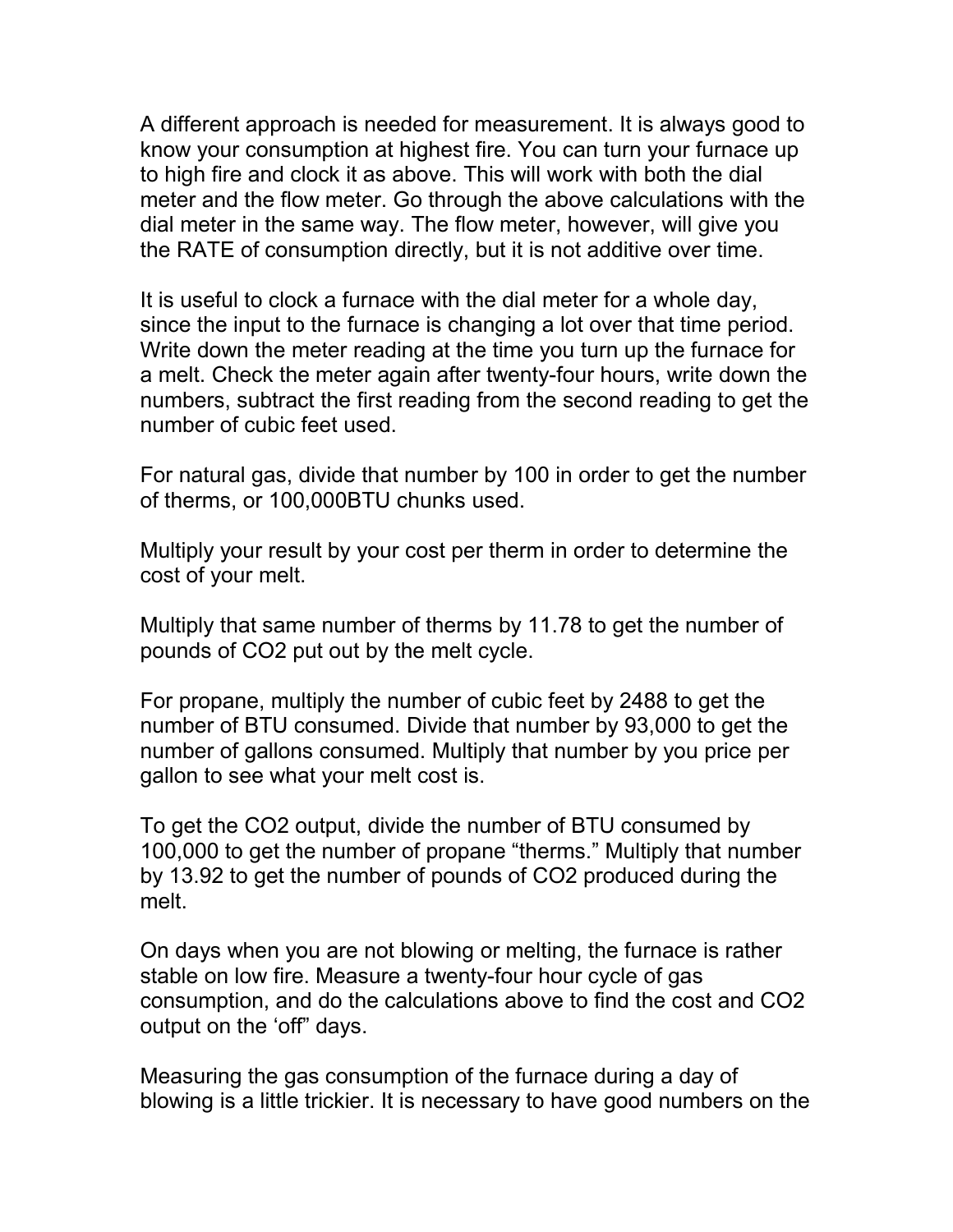glory holes, pipe warmers, garages, etc. first. These numbers are relatively constant while those units are on. Calculate them for a day using the above formulae, multiplying BTU/hr by number of hours in use. Add them all up for a day. Then start a twenty-four hour measurement cycle on a blowing day. Take that total and subtract from that the calculated consumptions of the other units. You will have a pretty close approximation of how much gas the furnace has used during that twenty for hour period.

That total number measured for a blowing day can be used to calculate total consumption for a week.

Now you have three different sets of gas consumption for the furnace AND the whole shop: the melt cycle(M), the off day cycle (O), and the blowing day cycle (B).

Here is an example of a generic week cycle.

M -- One day

B -- Five days

O -- Two days.

The formula for a week would be...

1 times M plus 5 times B plus 2 times O(ff), or

 $1(M) + 5(B) + 2(O) =$  Weekly consumption

You can juggle the numbers on a spreadsheet to get weekly, monthly and yearly consumption and CO2 output.

**Electricity** 

Annealing ovens, fusing ovens and hot boxes use a lot of electricity and are responsible for a lot of CO2 output at the fossil fuel fired electrical power plant. 50% of the electricity being generated is from the combustion of coal. By the time the electricity gets to you, the efficiency rating is 33%. That means for every 100,000 BTU that get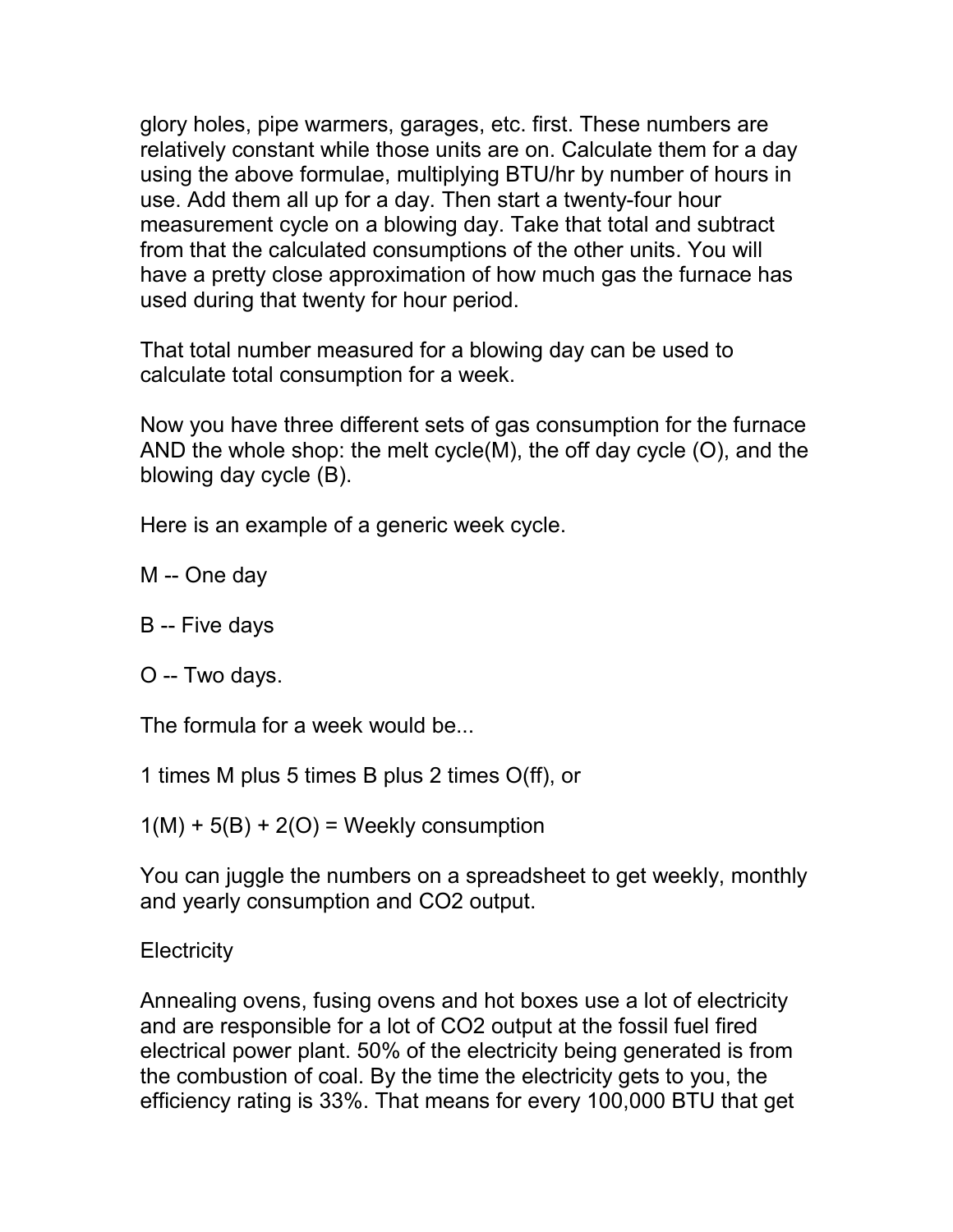to your shop, 3000,000 BTU have been consumed at the generating plant.

Electrical consumption is measured in kWh, kilowatt-hours, and that's how you pay for it. It is necessary to figure out how many kWh are consumed by your electric ovens.

A little background is in order.

A Watt is the unit of power. The formula,

Watts equals amps times volts,  $W = A \times V$ 

gives you the power rating. Multiply the Watts times 1000 and you get Kilowatts. Multiply kilowatts by the number of hours the unit is consuming power, and you get kilowatt/ hours, or kilowatts per hour.

Here are a couple of ways to do that.

First, you need to know the power rating of your oven. There are two ways to do this. Turn your oven on, and use an ammeter to measure the amps drawn by the oven. Or, if you know the amperage of each heating element, frequently 12 amps, and multiply that by the number of elements in the oven, say, four, you get an answer of 48 amps while the oven is drawing electricity.

You also need to know the voltage of your electric supply. Generally, ovens run on 240 volts single phase, meaning that there are two power wires hooked to the elements at a voltage of 240. Plugging these numbers into the above formula,

 $W = 240V \times 48A$ 

Giving the answer 11,520 Watts, or 11.52 kW. This is the power rating of the oven. If the oven is consuming power all the time, it is using 11.52 kilowatts per hour, or 11.52kW/hr

Elements go off and on. We need to figure out what percentage of the time they are on.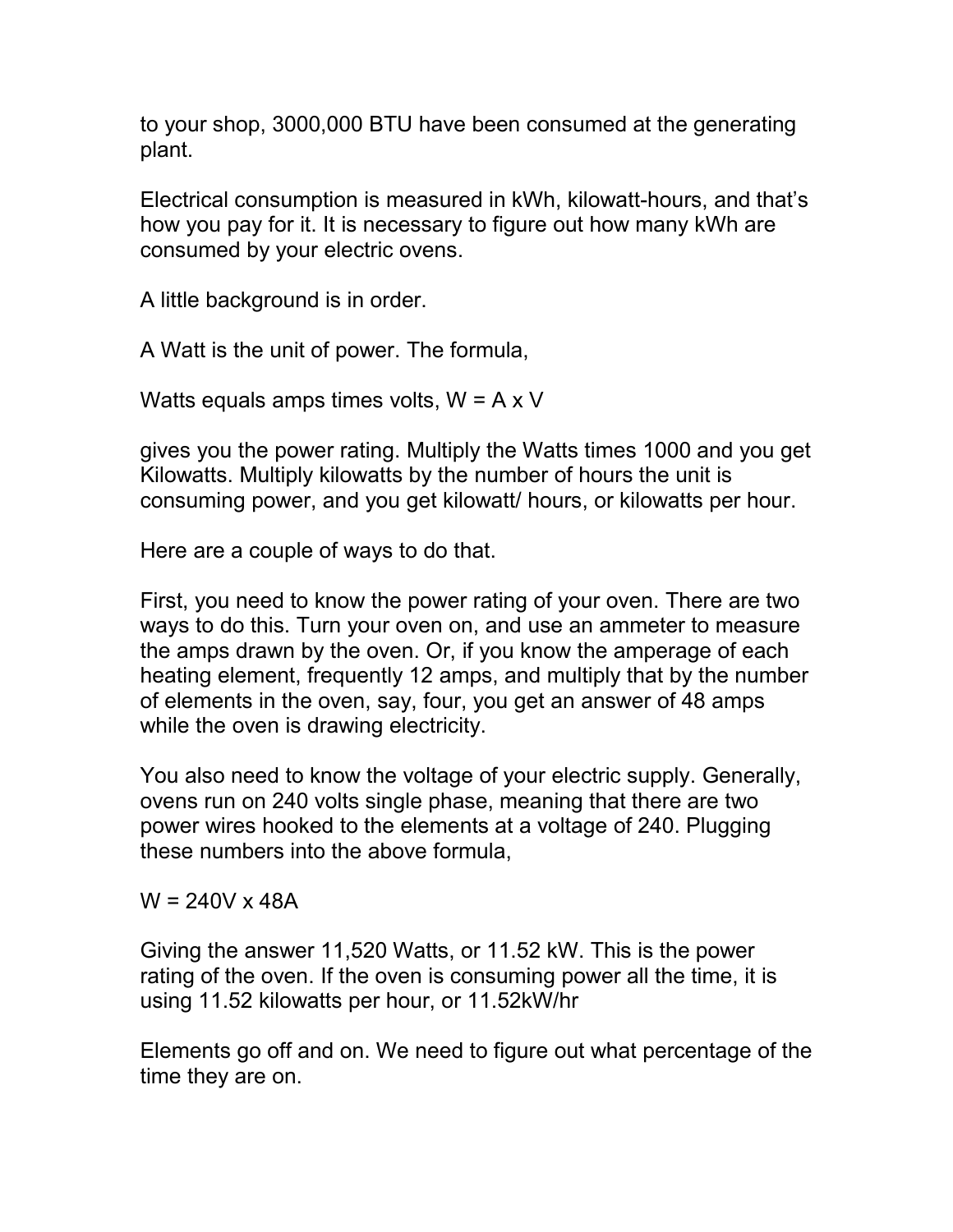Here is a way.

Most ovens that we use have an on/off relay, controlled by a digital controller, that makes noise when it is on, when power is going through to the oven, When the controller opens the relay and no power is going through, it gets quiet. This allows us to clock the thing with a watch or clock with a second hand. Here is a sample of data from when I clocked one of my ovens.

|               | Seconds On | Seconds Off |
|---------------|------------|-------------|
|               | 12         | 16          |
|               | 17         | 19          |
|               | 13         | 20          |
|               | 11         | 20          |
|               | 12         | 20          |
|               | 8          | 25          |
|               | 12         | 19          |
| <b>Totals</b> | 85         | 139         |

Total Time period 224 Seconds

To get the percentage of time that the oven is on, divide the number of seconds the oven was on, 85, by the total of the times the oven was on and off, 85 plus 139, getting 38%

Multiply 38% by the power rating of 11.52 kW to get 4.37. This is the average number of kilowatts used in an hour, meaning 4.37 kilowatt/hours.

Multiply this number of kWh by your cost per kWh to see how much your oven costs to run per hour. Call it 10 cents per kWh.

.10 x 4.37 = .437, about \$.44 per hour.

Then you can easily multiply up by days, weeks or months. Or, simply you the online calculator at my website, or the downloadable spreadsheet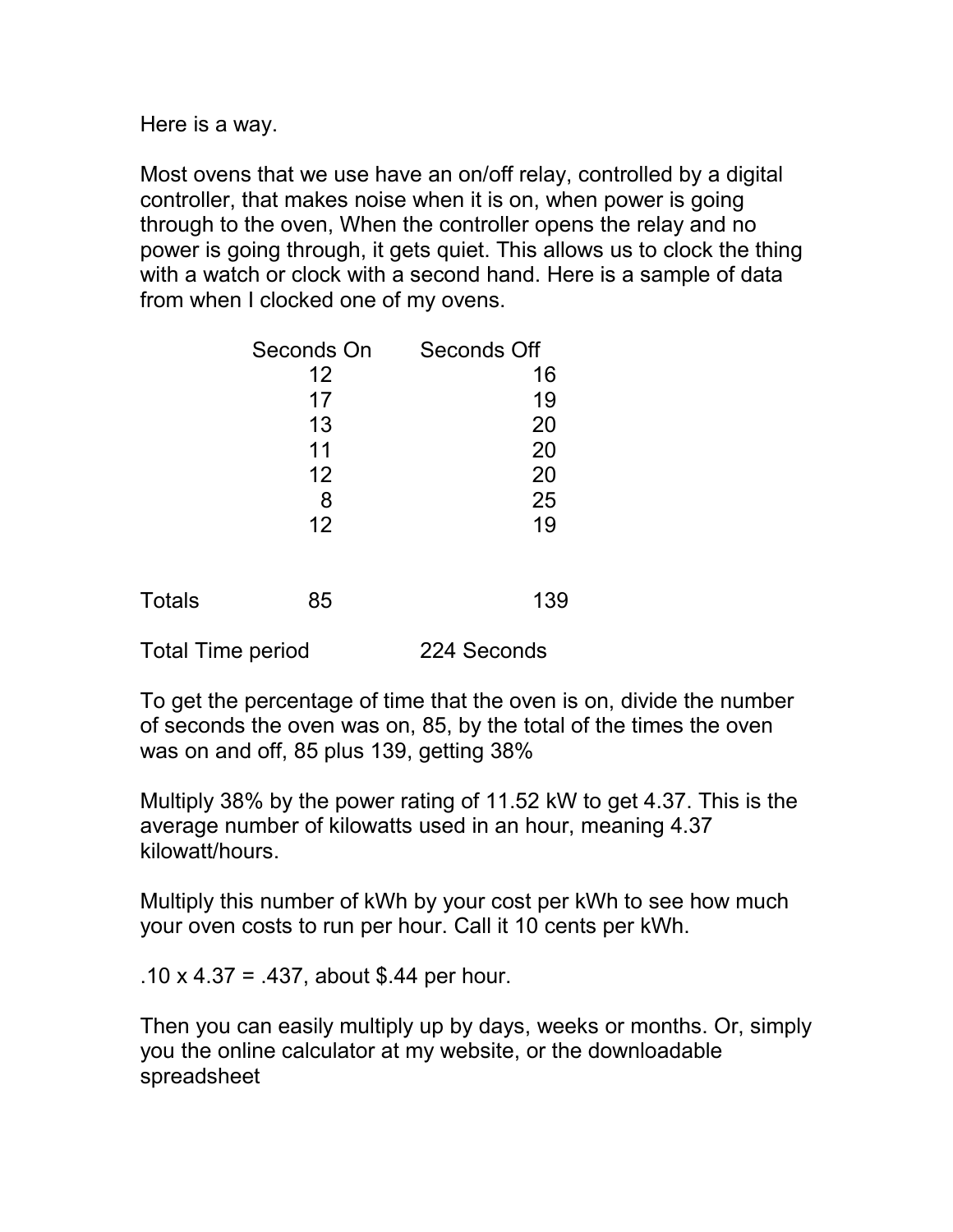By the time it gets to you, the CO2 output for one kWh produced by burning coal is 2.14 pounds.

Multiply your kWh total for a day, a week, a year, by 2.14 pounds to see what the CO2 output for that oven is.

To clock an oven for a day is a bit difficult because there is the heatup, the hold, and the cool down to track. The heat up is pretty easy. Mine takes an hour to heat up, full on, so this oven uses 11.52 kWh for the heat up. The cool down is trickier. We have clocked the oven for when it is heated up, holding setpoint, and closed. During the day, it is opened a lot, causing the controller to heat it back up to setpoint, using more energy. During the annealing cycle, the oven is cooling and using less energy than what we measured. So, just average it out. It will be reasonably close if, for the whole cycle, you use the values you clocked while it was on and closed.

So, turn it on at 7 am, load from 8 to 5, anneal until 1 am when it shuts down. That's 18 hours.

18hrs  $x$  \$.44 = \$7.92.

CO2 output is,

18Hrs. x .437 kW = 7.87 kWh

7.87 kWh x 2.14 pounds CO2 = 16.83 pounds CO2 per day.

Elecric Melters

Most electric furnaces are controlled by proportional systems that vary output over time. This makes it very difficult to clock consumption. I do have some data from an electric furnace owner who was able to determine that his 275 pound electric furnace, melting once per week and blowing five days per week, uses 6,230 kWh/month. This is very close to what the manufacturer predicted.